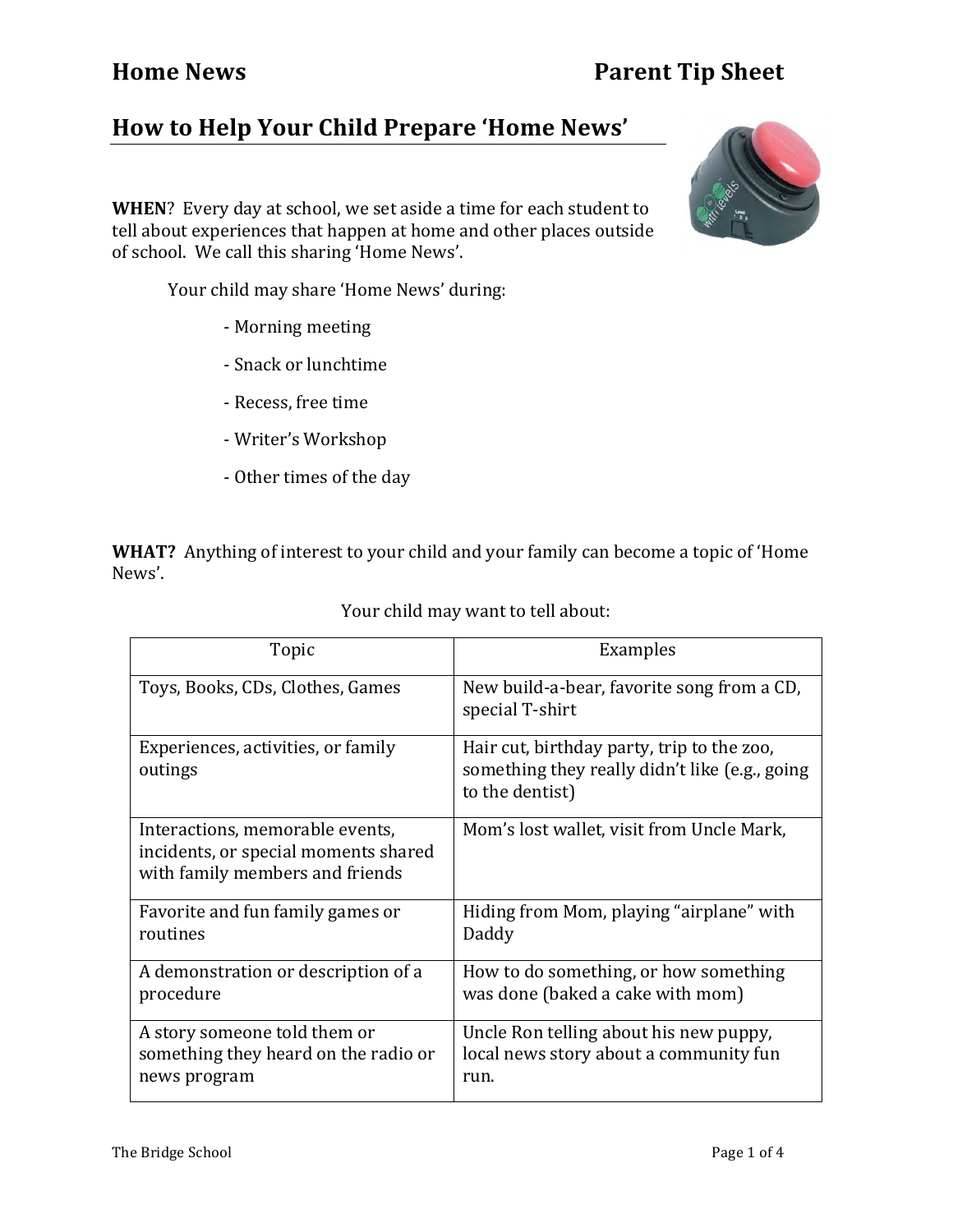| A recount of a TV episode or scene<br>from a movie           | Funny scene from Blue's Clues, scary scene                                                                   |
|--------------------------------------------------------------|--------------------------------------------------------------------------------------------------------------|
| Events coming up in the future                               | What is happening this weekend or next<br>month, etc.                                                        |
| Events from the past                                         | What happened after school the previous<br>day, or further in the past.                                      |
| Plans for the future                                         | Planning for a birthday party or holiday<br>event, planning for a visit from a relative or<br>family friend. |
| Personal experiences related to<br>current school curriculum | Transportation theme= student's trip to the<br>car wash.                                                     |
|                                                              | Solar System science unit= student's uncle<br>has a telescope                                                |

**WHO**? Your child shares with classmates and teachers.

**HOW**? Your child will share 'Home News' by releasing spoken messages that have been pre-recorded into a simple digitized sequencing device. This type of device supports the child's ease of releasing pre-recorded spoken messages, in the same order as recorded. To share, the student may activate the surface of the device itself, or they may activate an appropriate switch plugged into the device.

Your child will share using a simple digitized, sequenced-message device, such as:

- A **LITTLE Step-by-Step™ device**
- A **BIG Step-by-Step™ device**





- An iPad, iPod Touch, iPhone device with an appropriate App. **Such as,** 
	- o **GoTalk NOW**

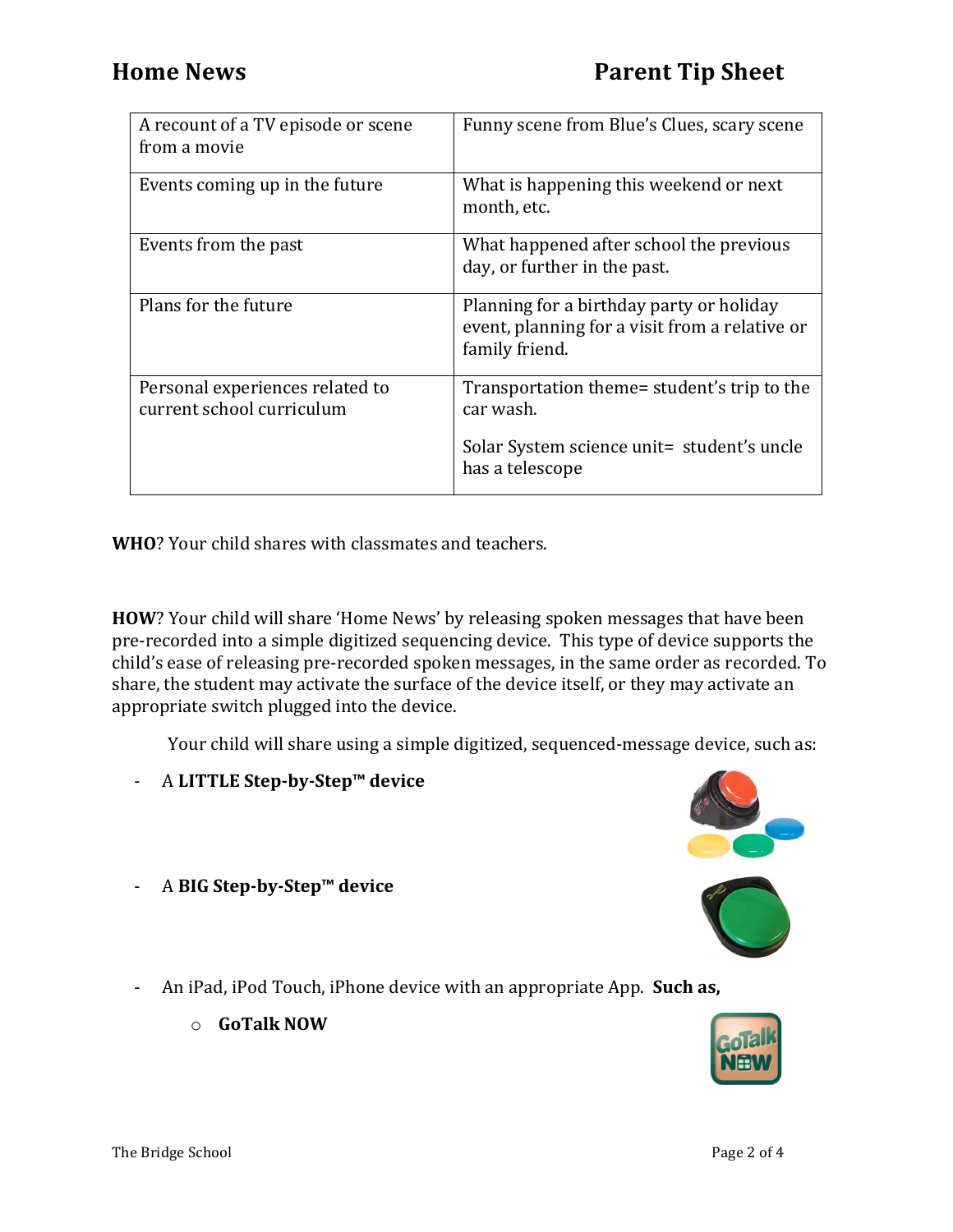## **Home News Parent Tip Sheet**

o **Pictello** 

o **iTalker**

- **A SuperTalker™ Progressive Communicator device**
	- $\circ$  Using the 'step-ahead' jack for single switch sequential message playback







**Prepare:** Think and talk with your child about topics that they may want to share with friends at school. Offer your child a few different options for topics. Offer your child options for word choices (how to phrase the messages). Allow your child to choose to omit parts that they do not wish to share, even if you think otherwise. Consider: Was there an activity that he really loved? Something unexpected or silly? A new experience that he wasn't so crazy about? Any special events that you are talking about at home? Books he read? Fun games? Favorite songs? Also decide which aspects of your child's experience may be relevant to share, such as how they felt about something or their mood or temperament. Consider including sound effects and funny noises that are part of the topic. Brainstorm a list of the messages you will actually record for the 'Home News'.

**Record:** Record each sentence, or chunk of spoken language into one "Step" of the **Step-by-Step™ device.** Speak from your student's point of view, using personal pronouns from his perspective (I, we, my mom, etc.). In other words, say it in a way that your child would say it. Encourage your student to participate however they can, such as using a vocalization or spoken word to say hello or to fill something in. The general format is of a social conversational interaction, designed so that the student can release a message, then wait for responses and allow another person to take a turn, and so on.

## **Tips** to help you Get Started

1. Say, "
let's record your news. What do you want to tell Miss Caitlin and your friends at school?"

> - While your child listens, review interests, activities, events, experiences that you think your child would like to share. Pay attention to topics your child may be choosing using eye gaze, body language, and/or pictures.